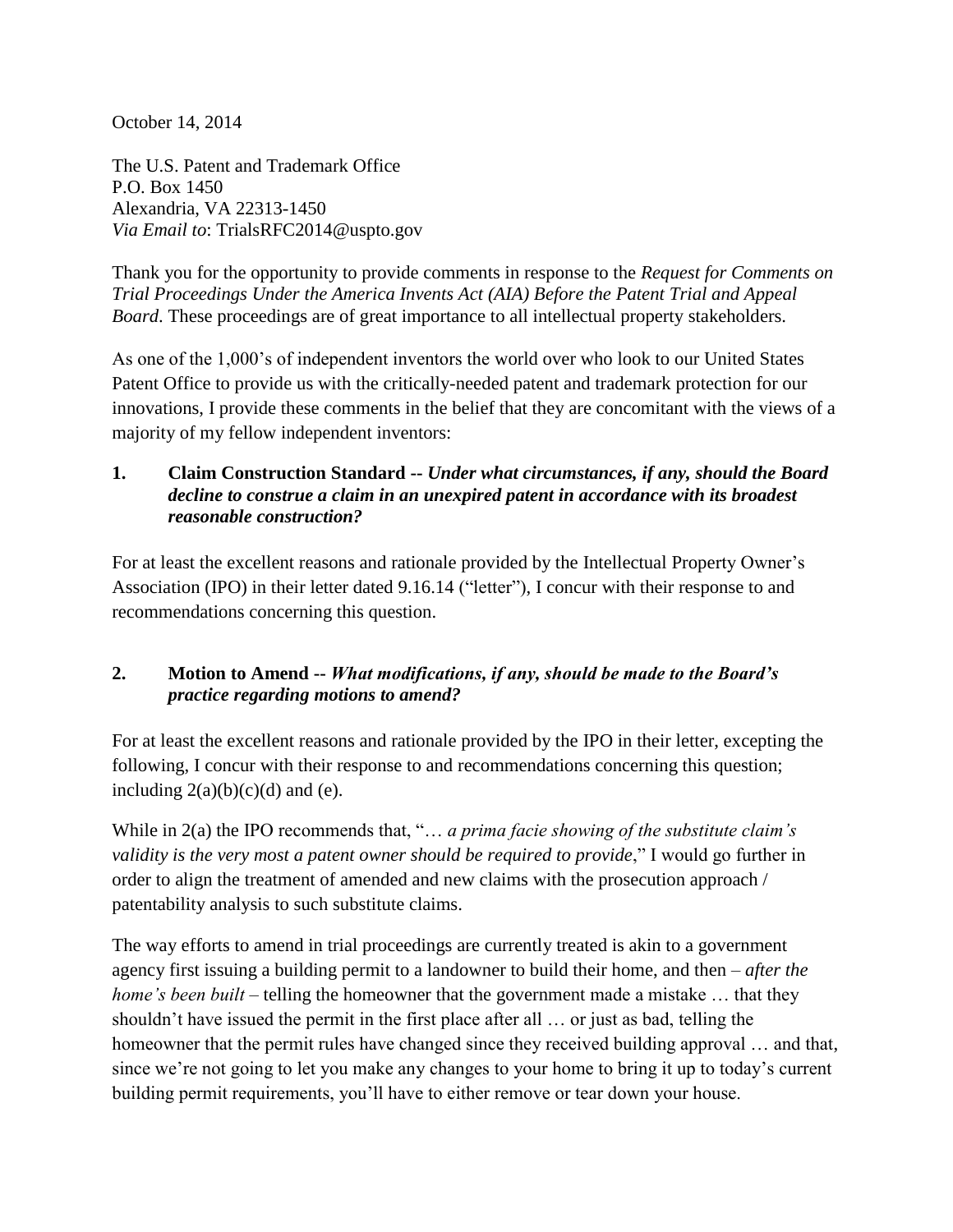And furthermore (akin to the current 37 C.F.R.  $\S$  42.73(d)(3)), whether you did or didn't attempt to make changes to your home in order to attempt to bring it in compliance with the previous or latest building codes – *something we were never going to let you do even if you had tried (even though we told you that we would consider your request)* -- we also forbid you from building your same home -- or any obvious version of it -- anywhere else, either. Ever.

Oh, and by the way, we're not going to fairly and equitably compensate you for what we took from you.

The government should not be able to discriminate against the holders of intellectual personal property rights by denying them the same legal and constitutional protections and due process rights of real estate and other, non-patent personal property rights.

*Yet when it comes to attempting to amend existing and obtaining new claims, isn't that exactly what is occurring in these trials?*

Inventors and patent owners should be permitted to amend existing claims and submit new claims in any manner permitted in prosecution before the PTO.

*It's the right, legal, and constitutional thing to do.*

# **3. Patent Owner Preliminary Response --** *Should new testimonial evidence be permitted in a Patent Owner Preliminary Response?*

While I understand their reasoning and would otherwise support the IPO's position on this question, because I am concerned about negatively impacting the Office's ability to complete trials in the statutorily-required one year time period by further burdening the Judges, PTAB, and Office, I would here take a different approach than the IPO.

Instead of expanding what evidence the inventor / patent owner is permitted to include in their Preliminary Response, I would for balance, fairness, and equity align and equalize what the petitioner is permitted to include in their petition with what the inventor / patent owner is currently permitted to include in their preliminary response. *Both parties should be treated equally.*

The major problem with arguments for expanding what kinds of information, evidence, etc. should be permitted for the trial institution analysis is the additional time and effort the Judges, PTAB, and Office would have to devote to this early, initial step of the process.

All of this can be (and is being) dealt with in the trials themselves. *Where it all belongs.*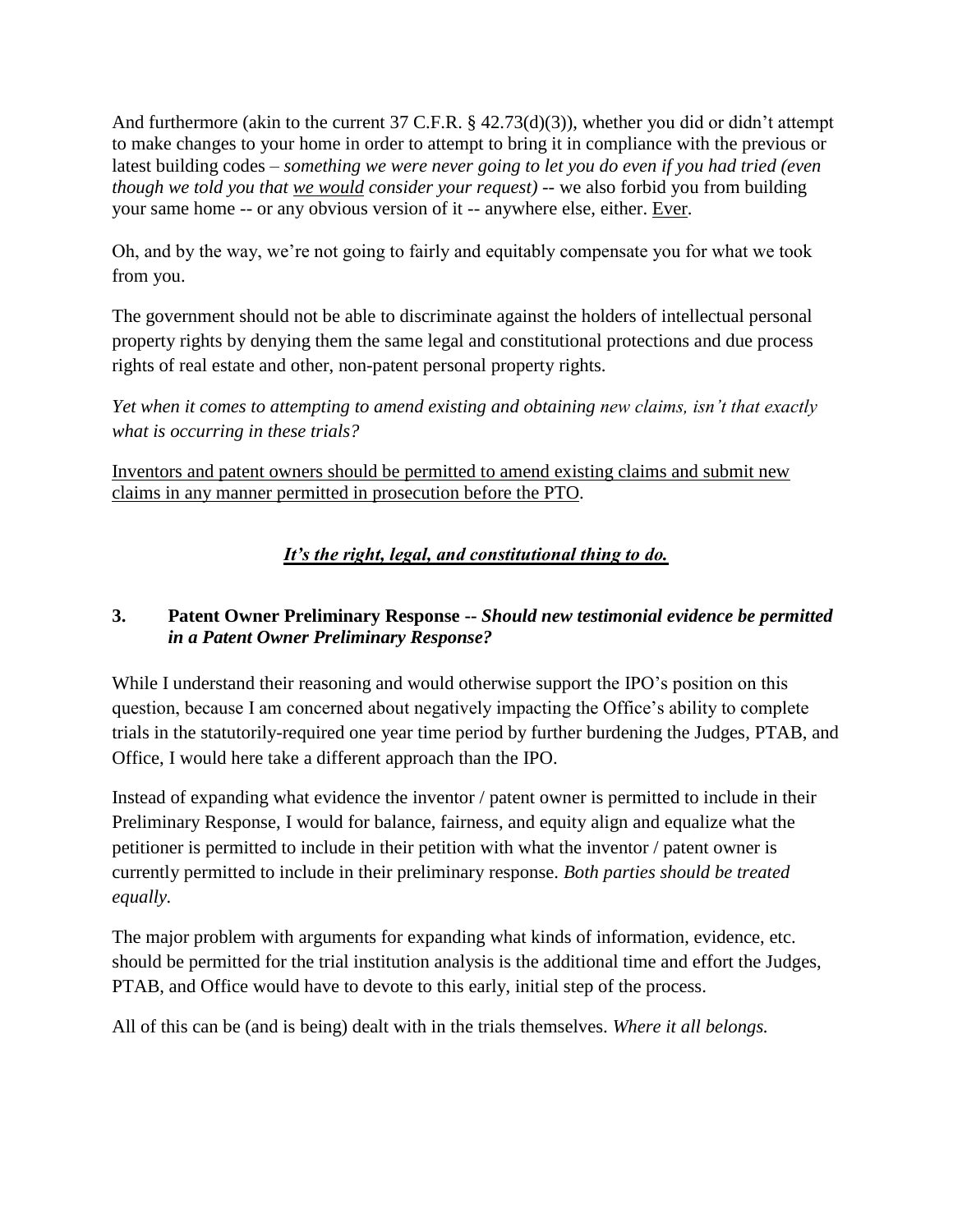Especially given the very large number of trials which have to date taken place since they have been available, the Judges, PTAB, and Office are well-qualified to make decisions on whether or not to institute trials based on the briefs.

There's no need to pile on yet more pre-trial "stuff" on the backs of the already very busy, hardworking Judges, PTAB, and the Office.

## **There's no need for a trial … before the trial**.

### **4. Obviousness --** *Under what circumstances should the Board permit discovery of evidence of non-obviousness held by the petitioner, for example, evidence of commercial success for a product of the petitioner?*

#### and

## **6. Additional Discovery --** *Are the factors enumerated in the Board's decision in Garmin v. Cuozzo, IPR2012-00001, appropriate to consider in deciding whether to grant a request for additional discovery?*

For at least the excellent reasons and rationale provided by the Intellectual IPO in their letter, I concur with their response to and recommendations concerning questions four and six.

## **5. Real Party in Interest --** *Should a patent owner be able to raise a challenge regarding a real party in interest at any time during a trial?*

For at least the excellent reasons and rationale provided by the IPO in their letter, I concur with their response to and recommendations concerning this question.

## **7-13. Multiple proceedings --** *How should multiple proceedings before the USPTO involving the same patent be coordinated?*

For at least the excellent reasons and rationale provided by the IPO in their letter, I concur with their response to and recommendations concerning these questions.

#### **14. Extension of 1 Year Period to Issue Final Determination --** *What circumstances should constitute a finding of good cause to extend the 1-year period for the Board to issue a final determination in an AIA trial?*

For at least the excellent reasons and rationale provided by the IPO in their letter, I concur with their response to and recommendations concerning this question.

## **15. Oral Hearing --** *Under what circumstances, if any, should live testimony be permitted at the oral hearing?*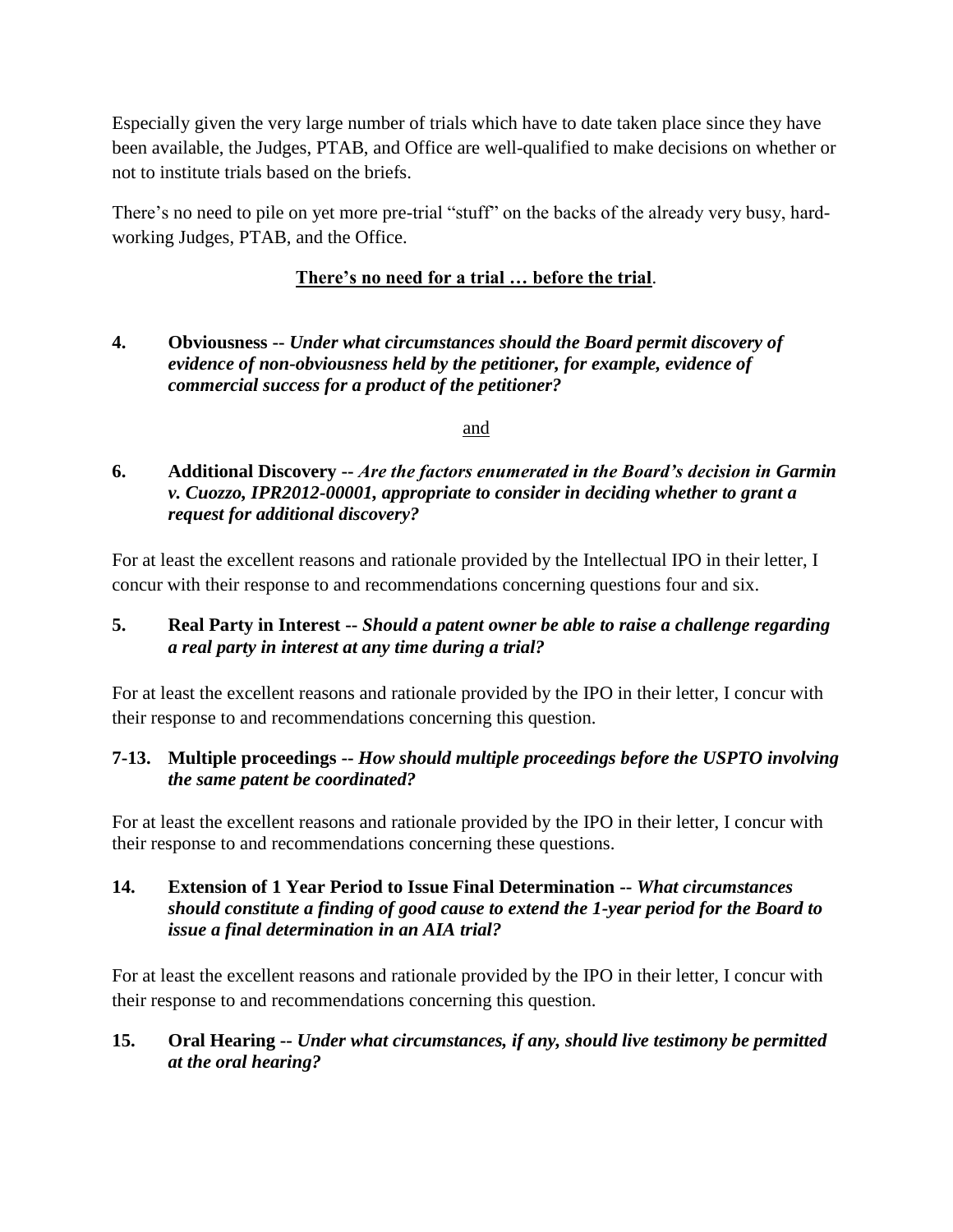For at least the excellent reasons and rationale provided by the IPO in their letter, I concur with their response to and recommendations concerning this question.

### **16. Oral Hearing --** *What changes, if any, should be made to the format of the oral hearing?*

For at least the excellent reasons and rationale provided by the IPO in their letter, I concur with their response to and recommendations concerning this question.

# **17. General --** *What other changes can and should be made in AIA trials?*

For at least the excellent reasons and rationale provided by the IPO in their letter, I concur with their response to and recommendations concerning this question; including their 17(a), (b), and (c).

Regarding the proposal by Heidi Keefe in her 9.16.14 letter to the Board; including given my reasoning and trial streamlining recommendation in #3, above; I respectfully disagree that AIA petitioners should have the right to file a reply in response to a preliminary patent owner response:

Such a substantive change would allow petitioners to have both the first and last word to the Board on whether or not to institute a trial. Such "boxing in" of the inventor / patent owner in this manner would be both unreasonable and unfair.

Because such a provision would place the petitioner in the enviable, yet clearly inequitable, position of having twice the number of opportunities to make their case as the inventor / patent owner does; in all fairness the only way to reasonably address such a drastic change were it implemented would be by the inventor / patent being allowed to then file a sur-reply to petitioner's reply in order to both:

- 1. Address whatever the petitioner allegedly "came up with" in their reply.
- 2. So as to have the same number of briefs considered by the Board as the petitioner has.

While the submission correctly notes that reply briefs have been a long-standing practice of tribunals in general, AIA trials as envisioned by Congress are a completely new and different kind of animal / tribunal … set up with a specific, iron-clad speedy time period in which to complete the proceedings. To the best of my knowledge, this tight trial time constraint has never existed before in America.

Accordingly, reply briefs in the context of *these* trials would in fact be *inconsistent* with their goal and purpose.

While the submission contains various "may" statements, "*The patent owner's Preliminary Response may include …, and may also include …*," "*Petitions may also include*